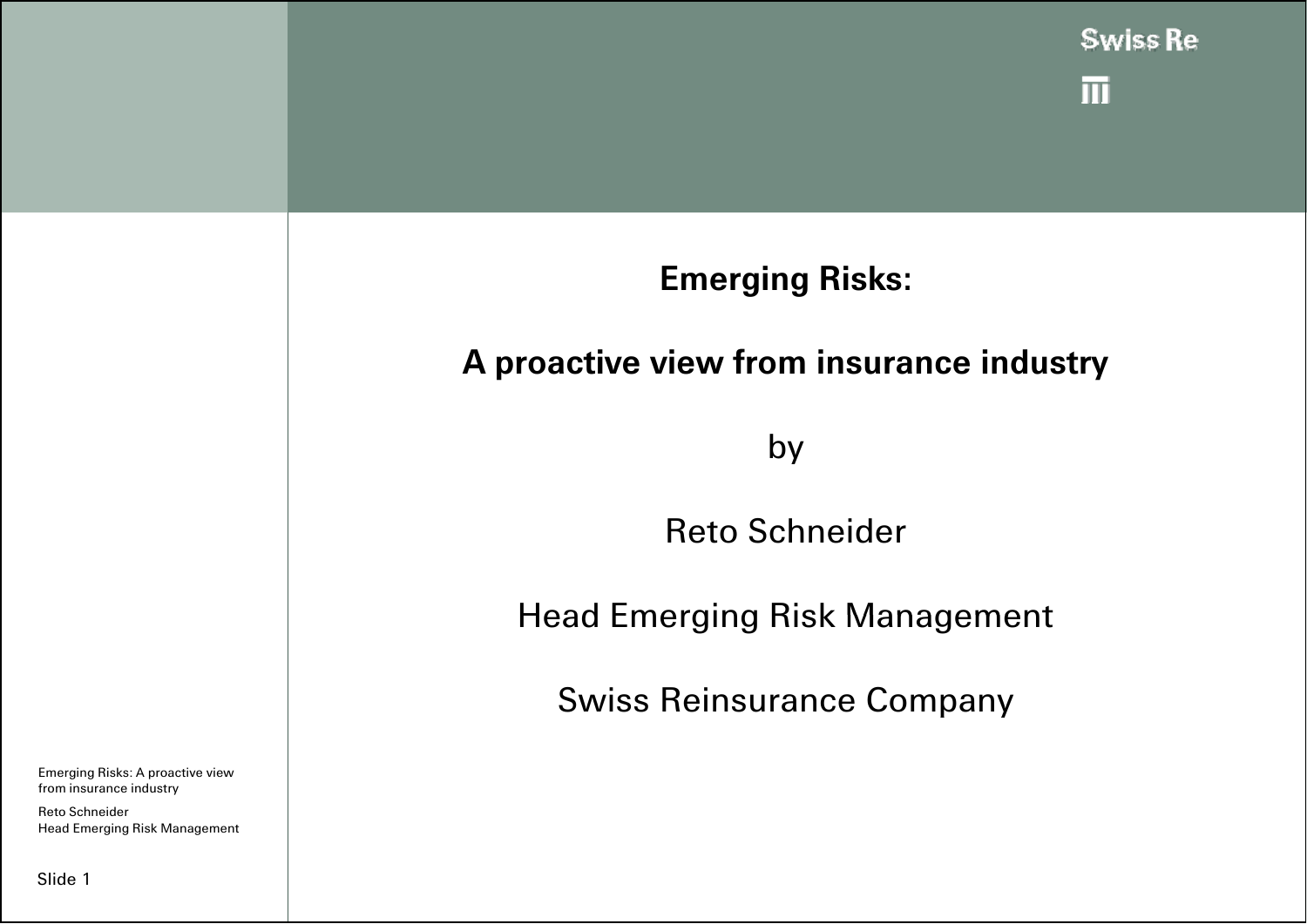**Swiss Re** 

 $\blacksquare$ 

## Emerging Risk Landscape (extract)

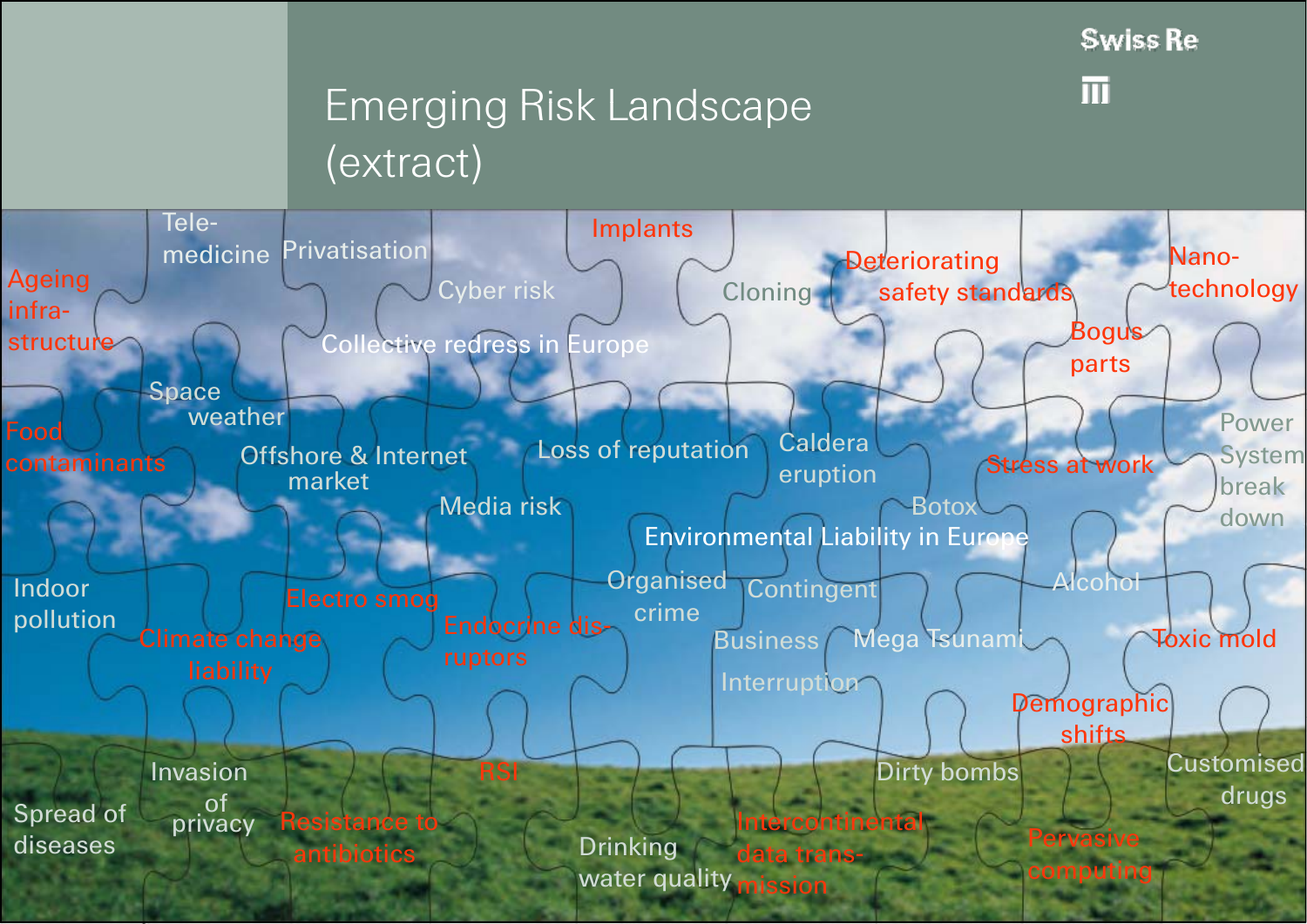

ilectro smog

"Emerging risks are newly developing or changing risks (old risks in a new context) which are difficult to quantify and may have a major impact on Swiss Re's current or future P&L and balance sheet."



lπi

and quantification difficult

 $\rightarrow$  **Risk transfer difficult** 

**Often already in insurers' books** 

- unintentional- not quantified - no additional

High uncertainty **Risk perception differs** Identification/prioritisation among stakeholders 

Mitigation activities vary

**→ Pricing difficult** 

Regulatory/industry premium earned involvement often needed

Lack of regulatory framework Lack of industry's best practice  $→$  **"First mover disadvantage"** 

Importance of risk communication

Reducing the risk of developing a phantom risk

Emerging Risks: A proactive view from insurance industry

Reto Schneider Head Emerging Risk Management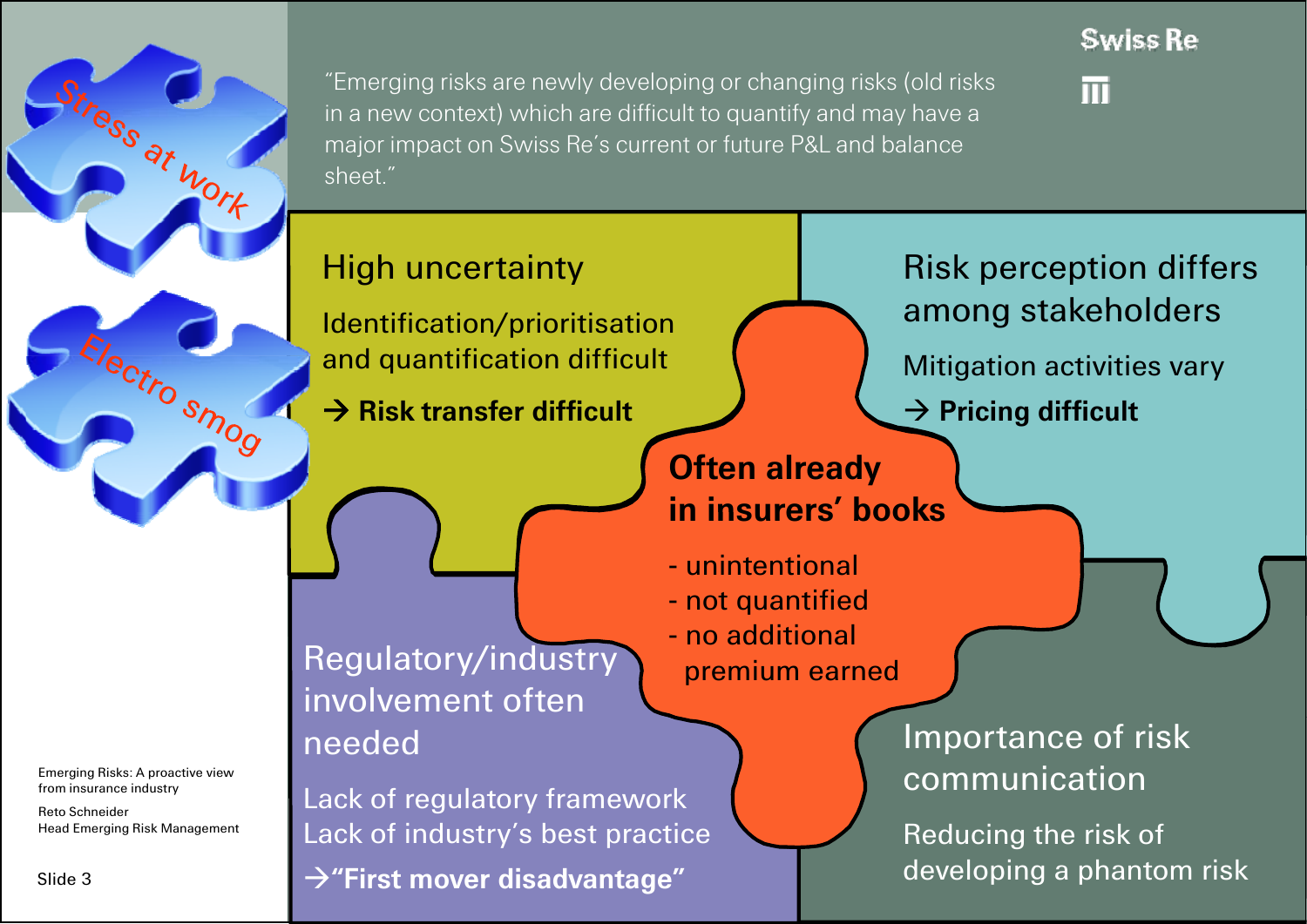

## Detection of weak signals Swiss Re's SONAR

**Swiss Re** 

lπi

**S**ystematic **O**bservations of **N**otions **A**ssociated with **R**isk



Emerging Risks: A proactive view from insurance industry

Head Emerging Risk Management



#### freedom to act

risk assessment was predominantly retro-focussed fast change requires a more proactive approach

#### Reto Schneider **Reto Schneider Reto Schneider time for adaptation**

Slide 4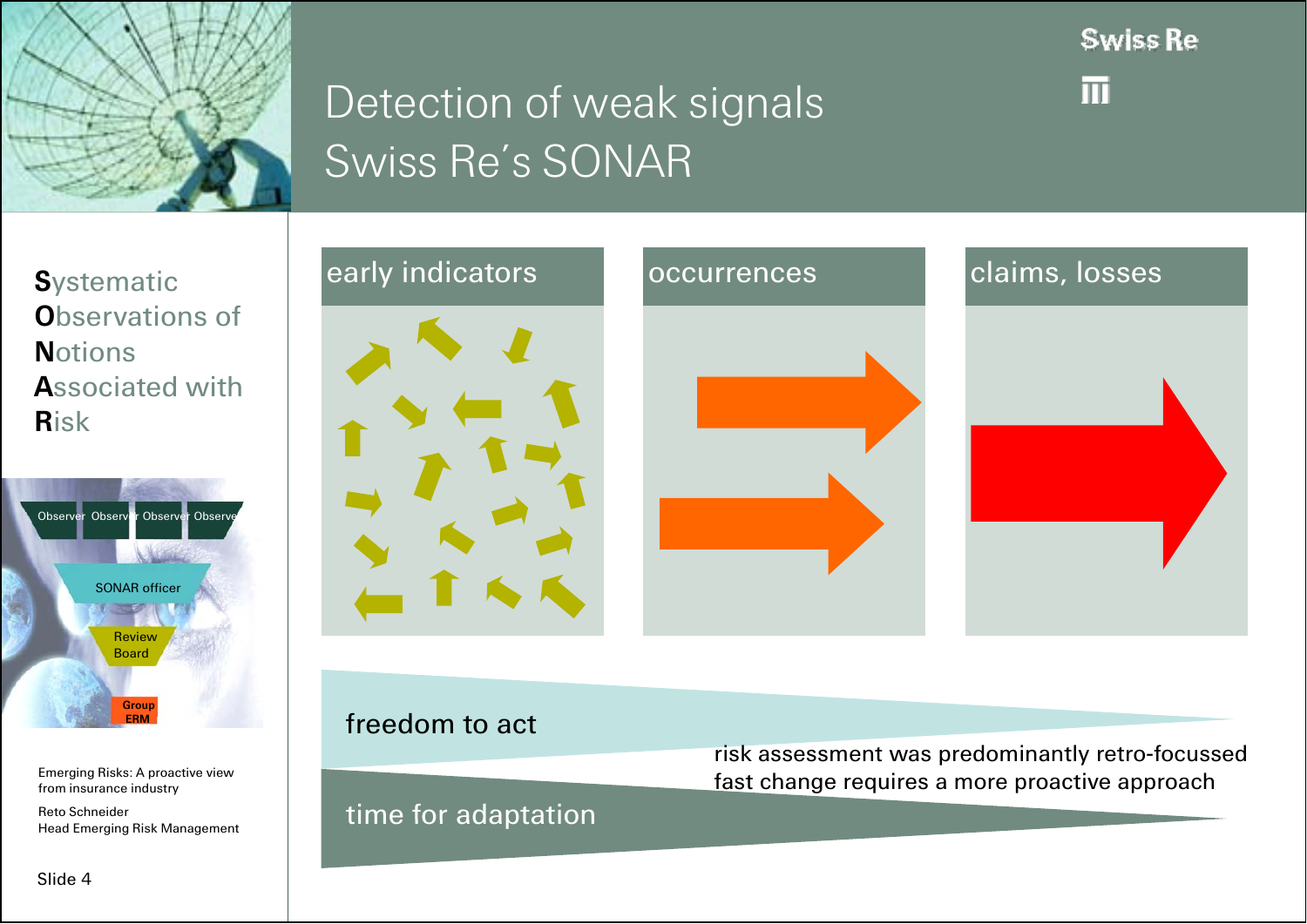# Risks have become increasingly inter-dependent and complex!



 $\blacksquare$ 

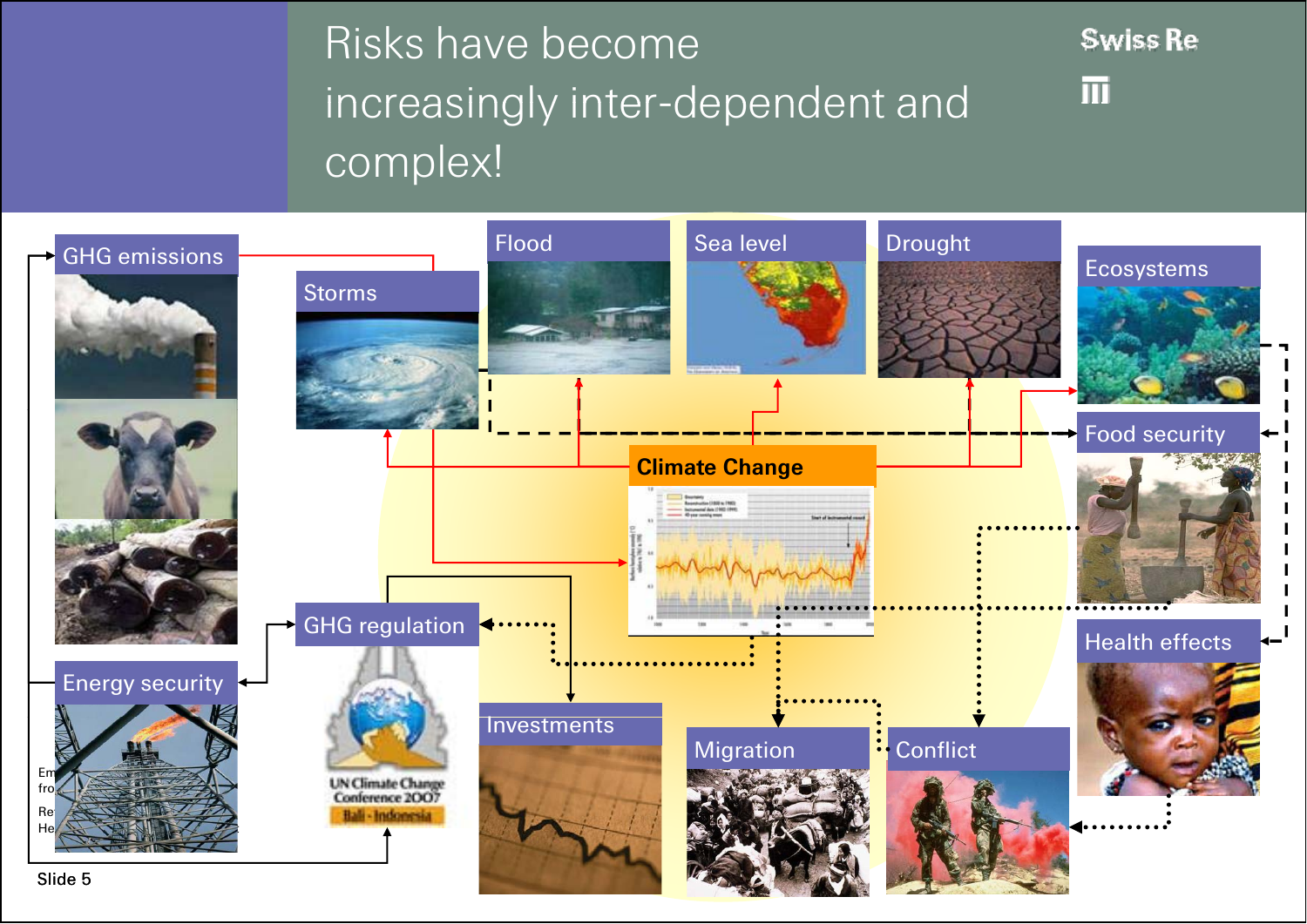

lπl

### "Emerging loss" hypothetical path

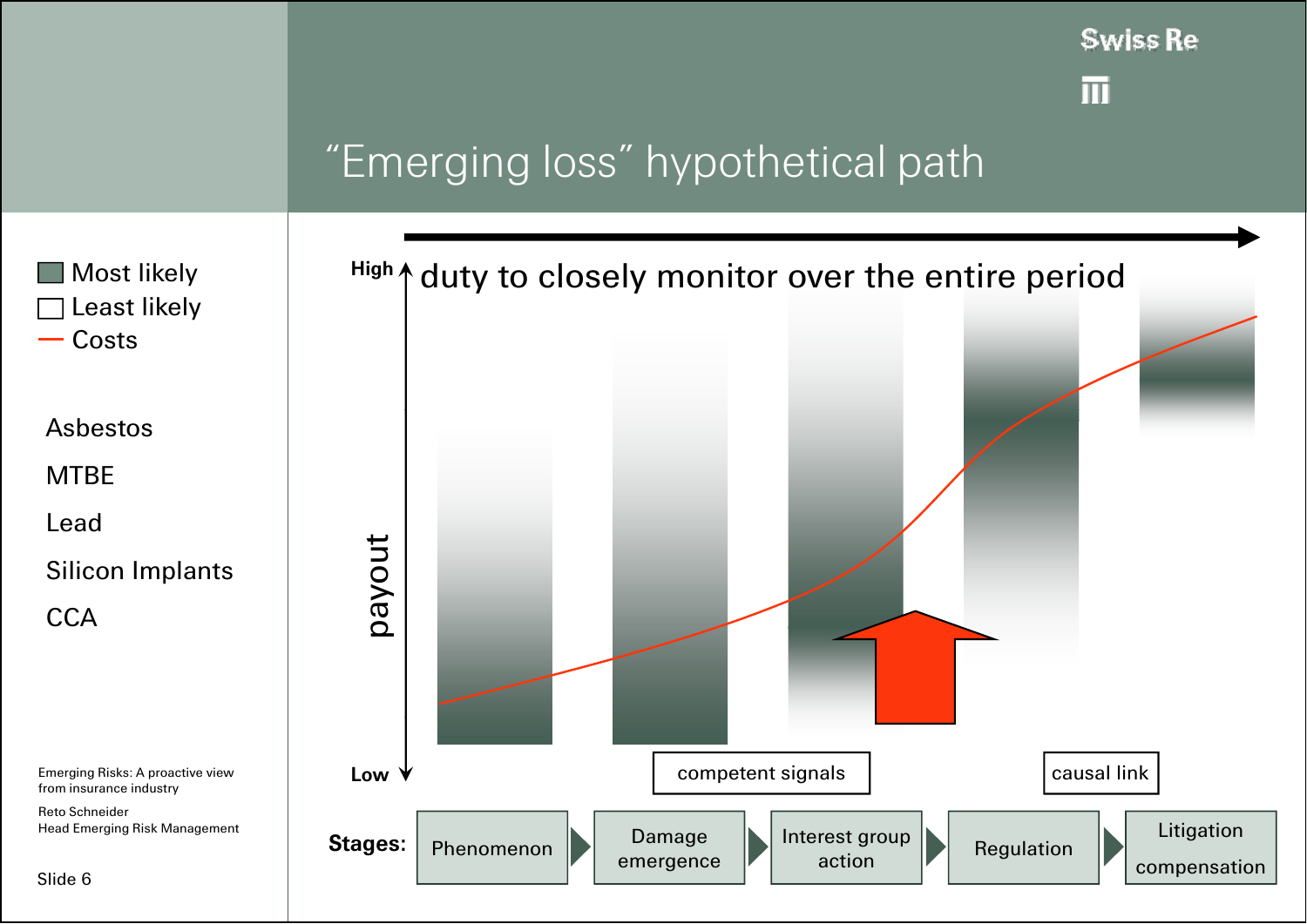**Swiss Re** 

lπi

#### Climate litigation – An outlandish risk?



П There was a time when asbestos claims were perceived implausible

× How will climate change litigation develop further?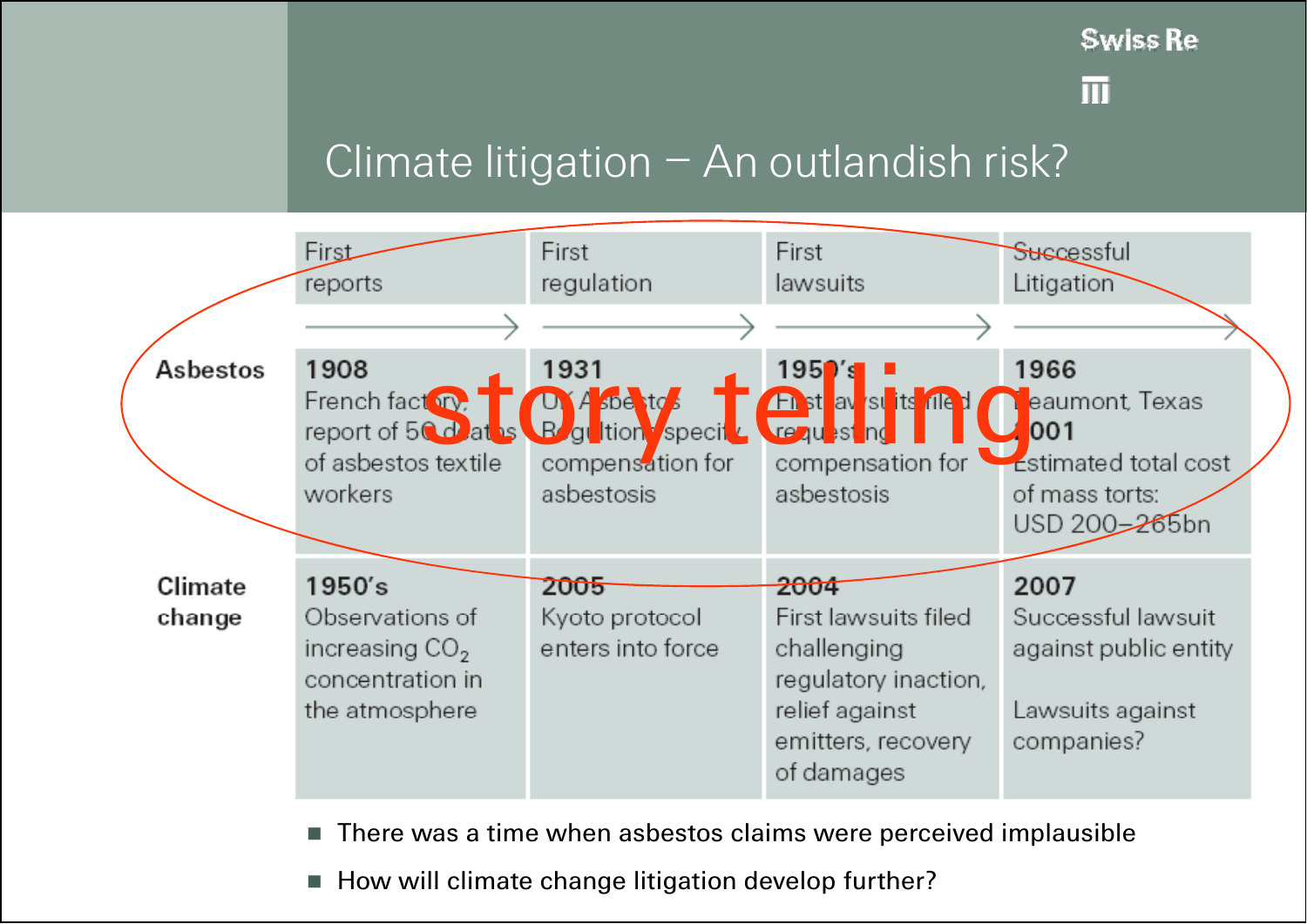**Swiss Re** 

lπi

### Think the unthinkableas the unthinkable may not be so far!



Emerging Risks: A proactive view from insurance industry

Reto Schneider

Challenge ourselves to consider the unthinkable! What is new, Head Emerging Risk Management **head Emerging Risk Management head Emerging Risk Management http://www.induckroop.com/induckroop/2010** and detect the risks of changing or atypical? Think in scenarios and detect the risks of<br>tomorrow!